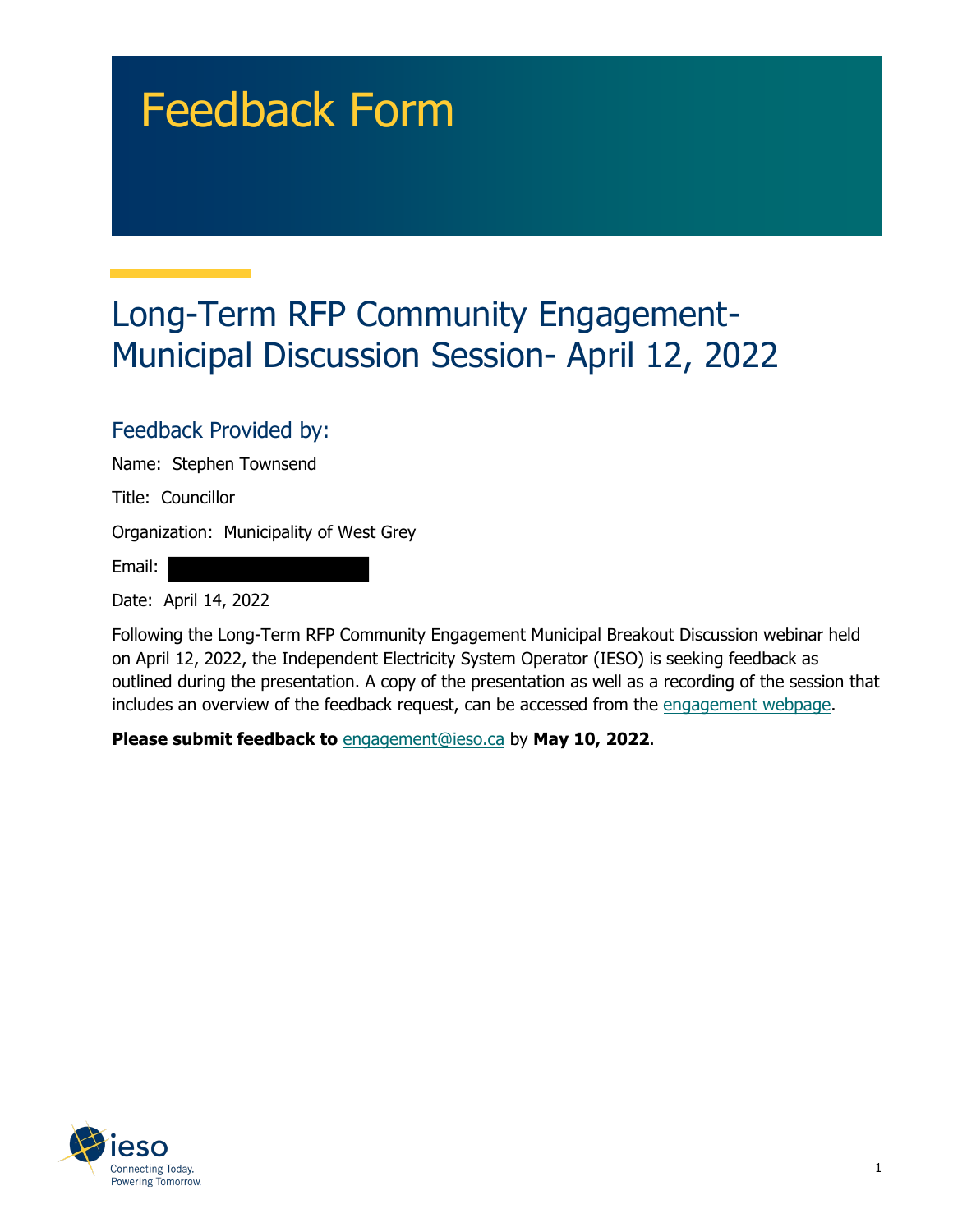| <b>Topic</b>                                                                                                                                                                                                                          | <b>Feedback</b>                                                                                                                                                                                                                                                                                                                                                                                                                                                                                                                                                                                                                                                                                                                                                                                                                                                      |
|---------------------------------------------------------------------------------------------------------------------------------------------------------------------------------------------------------------------------------------|----------------------------------------------------------------------------------------------------------------------------------------------------------------------------------------------------------------------------------------------------------------------------------------------------------------------------------------------------------------------------------------------------------------------------------------------------------------------------------------------------------------------------------------------------------------------------------------------------------------------------------------------------------------------------------------------------------------------------------------------------------------------------------------------------------------------------------------------------------------------|
| What questions do you have related to<br>Ontario's emerging electricity needs?<br>What more do you need to know<br>about the procurement process?                                                                                     | Why wouldn't the entire Province be eligible for<br>placement of a supplier? Afterall, every community is<br>growing, so will need increased hydro capacity! (If all<br>possible projects "out there" come to fruition, West Grey<br>will add about 1,600 homes, plus any commercial /<br>industrial to provide employment $-$ and we're not<br>unique!) Why does the Rating Criteria contain "political"<br>measures, such as whether it's indigenous or not? Having<br>done many, many RFP, RFQ, etc over my work career,<br>Rating Criteria should be designed to attract the "best fit"<br>to the requirements, like at least 4 hrs continuous<br>provision of power, rather than location and/or heritage!<br>In my opinion, observations these types of Rating Criteria<br>slant the decision, by design, in an inappropriate manner,<br>likely unnecessarily! |
| How can the IESO support municipalities to<br>ensure timelines associated with the<br>procurement process are achieved?                                                                                                               | First, eliminate any distinction (Rating Criteria) like area<br>for proponent placement in the province, to encourage all<br>possible proponents, which opens all Municipalities for<br>hosting, encouraging them to apply and contact local<br>municipalities in that area for support. Please be<br>reminded, small communities need increased<br>employment too! Also, now is an opportune time for<br>small communities to grow, given the recent migration<br>from large urban to smaller urban or rural areas.                                                                                                                                                                                                                                                                                                                                                 |
| What information will municipalities need<br>to support:<br>external inquiries (e.g. from<br>potential proponents)<br>internal decision making processes<br>(e.g. permitting)<br>What is the best way to deliver this<br>information? | Provide Municipalities with a copy of the RFP, All Rating<br>Criteria, and any other information (with the Municipality<br>adding its own Criteria for Support) to assist the<br>Municipality to better determine if they wish to support a<br>proponent, or to collaborate with neighbours if multiple<br>proponents in the area. Additional information to clarify<br>what internal decisions may be required, based on IESO<br>(RFP) requirements, to give Municipalities a heads-up!<br>Delivery of such information should be sent via the CAO<br>and/or Planner electronically, if possible, courier<br>otherwise. Provide guidelines to municipalities, to assist<br>those who may not have undertaken such an activity in<br>the past.                                                                                                                       |